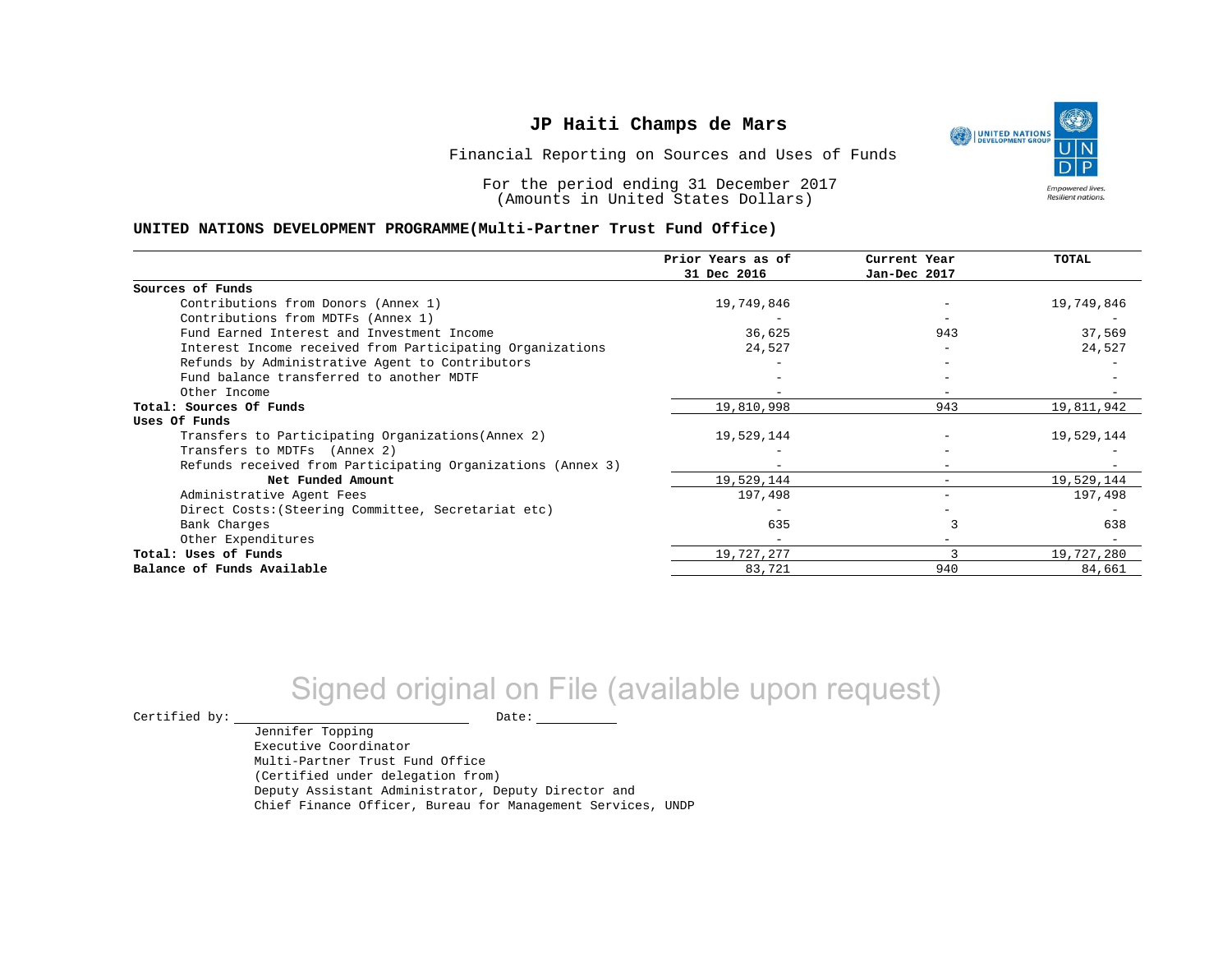

Financial Reporting on Sources and Uses of Funds

For the period ending 31 December 2017 (Amounts in United States Dollars)

#### **UNITED NATIONS DEVELOPMENT PROGRAMME(Multi-Partner Trust Fund Office)**

**Annex - 1: Contributions**

|                                | Prior Years as of | Current Year             | TOTAL      |
|--------------------------------|-------------------|--------------------------|------------|
|                                | 31 Dec 2016       | Jan-Dec 2017             |            |
| From Contributors              |                   |                          |            |
| CANADIAN INTERNATIONAL DEVELOP | 19,749,846        | $\overline{\phantom{0}}$ | 19,749,846 |
| Total: Contributions           | 19,749,846        | $-$                      | 19,749,846 |

## Signed original on File (available upon request)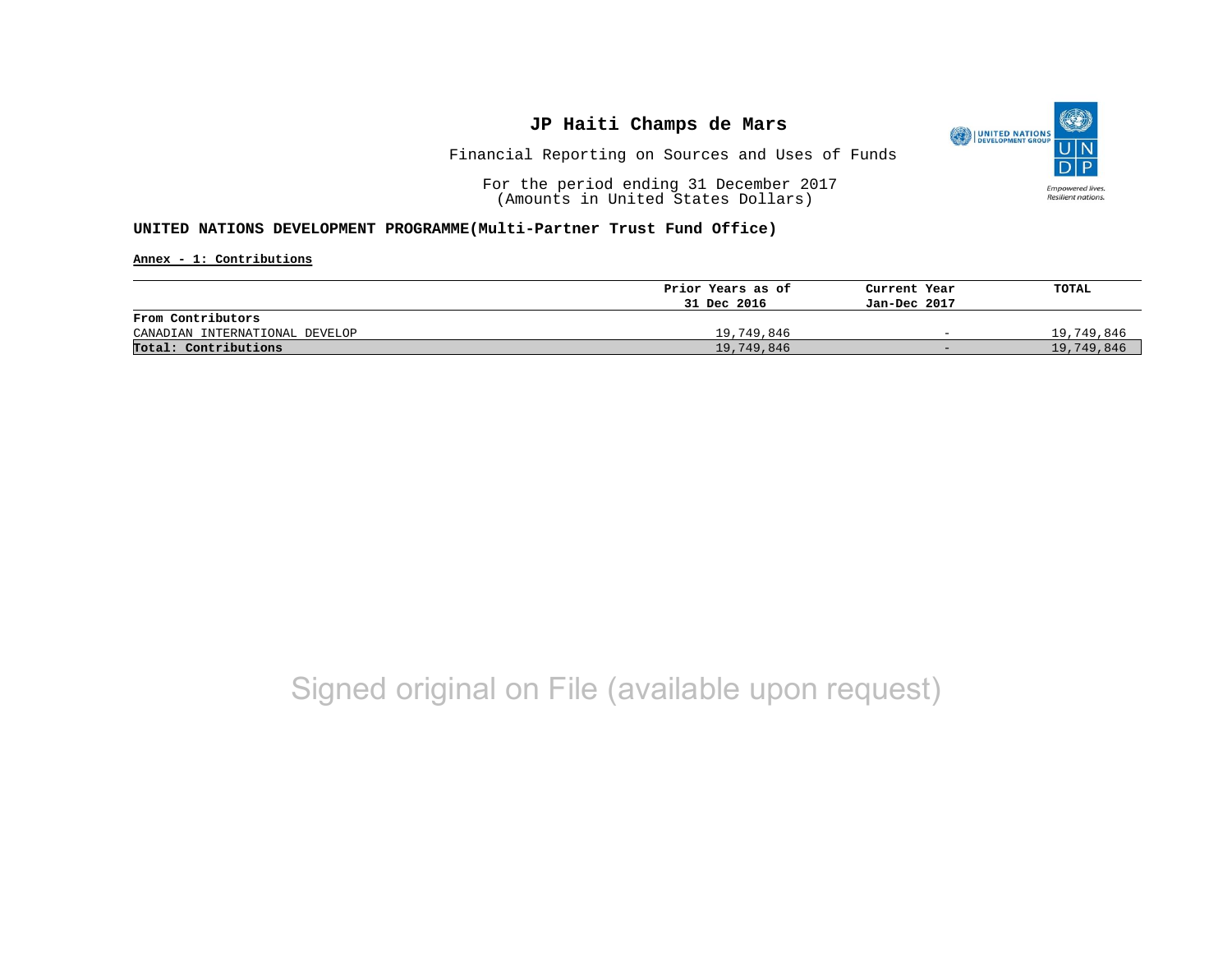

Financial Reporting on Sources and Uses of Funds

For the period ending 31 December 2017 (Amounts in United States Dollars)

#### **UNITED NATIONS DEVELOPMENT PROGRAMME(Multi-Partner Trust Fund Office)**

**Annex - 2: Transfers**

|                                | Prior Years as of | Current Year             | <b>TOTAL</b> |
|--------------------------------|-------------------|--------------------------|--------------|
|                                | 31 Dec 2016       | Jan-Dec 2017             |              |
| To Participating Organizations |                   |                          |              |
| ILO                            | 443,473           | $\overline{\phantom{a}}$ | 443,473      |
| IOM                            | 7,458,377         | $\overline{\phantom{0}}$ | 7,458,377    |
| <b>UNDP</b>                    | 3,481,457         | $\qquad \qquad -$        | 3,481,457    |
| UNOPS                          | 8,145,837         | $\qquad \qquad -$        | 8,145,837    |
|                                |                   |                          |              |
| Total Transfers                | 19,529,144        | $-$                      | 19,529,144   |

# Signed original on File (available upon request)